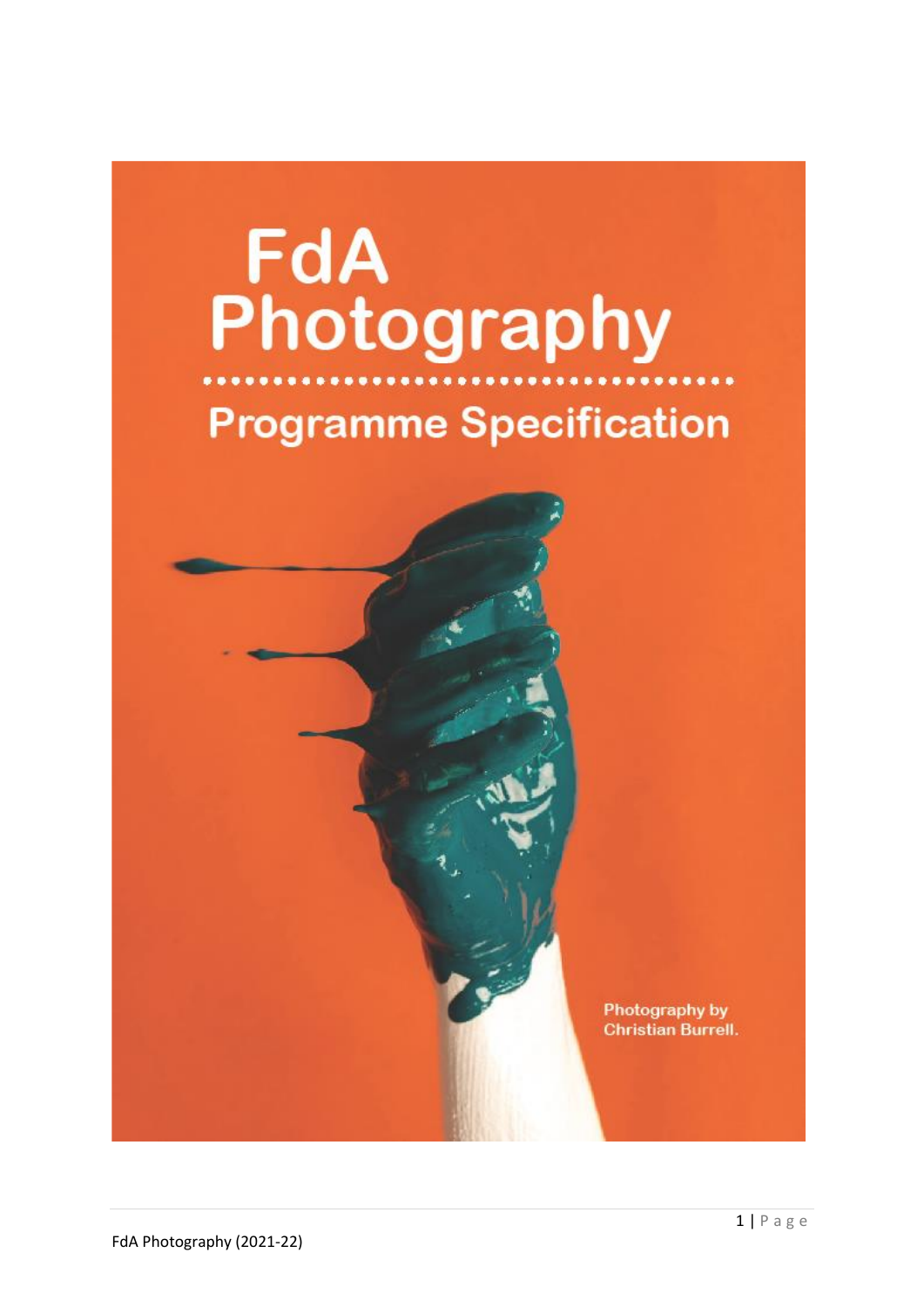

# *If you require any part of this Handbook in larger print, or an alternative format, please contact:*

HE Operations E-mail: *(cornwallhea@cornwall.ac.uk)*

# **Please note:**

All the information in this Handbook is correct at the time of printing.

The Cornwall College Group is proud of its teaching and research and it undertakes all reasonable steps to provide educational services in the manner set out in this Handbook and in any documents referred to within it. It does not, however, guarantee the provision of such services. Should industrial action or circumstances beyond the control of the College interfere with its ability to provide educational services, the University undertakes to use all reasonable steps to minimise the resultant disruption to those services.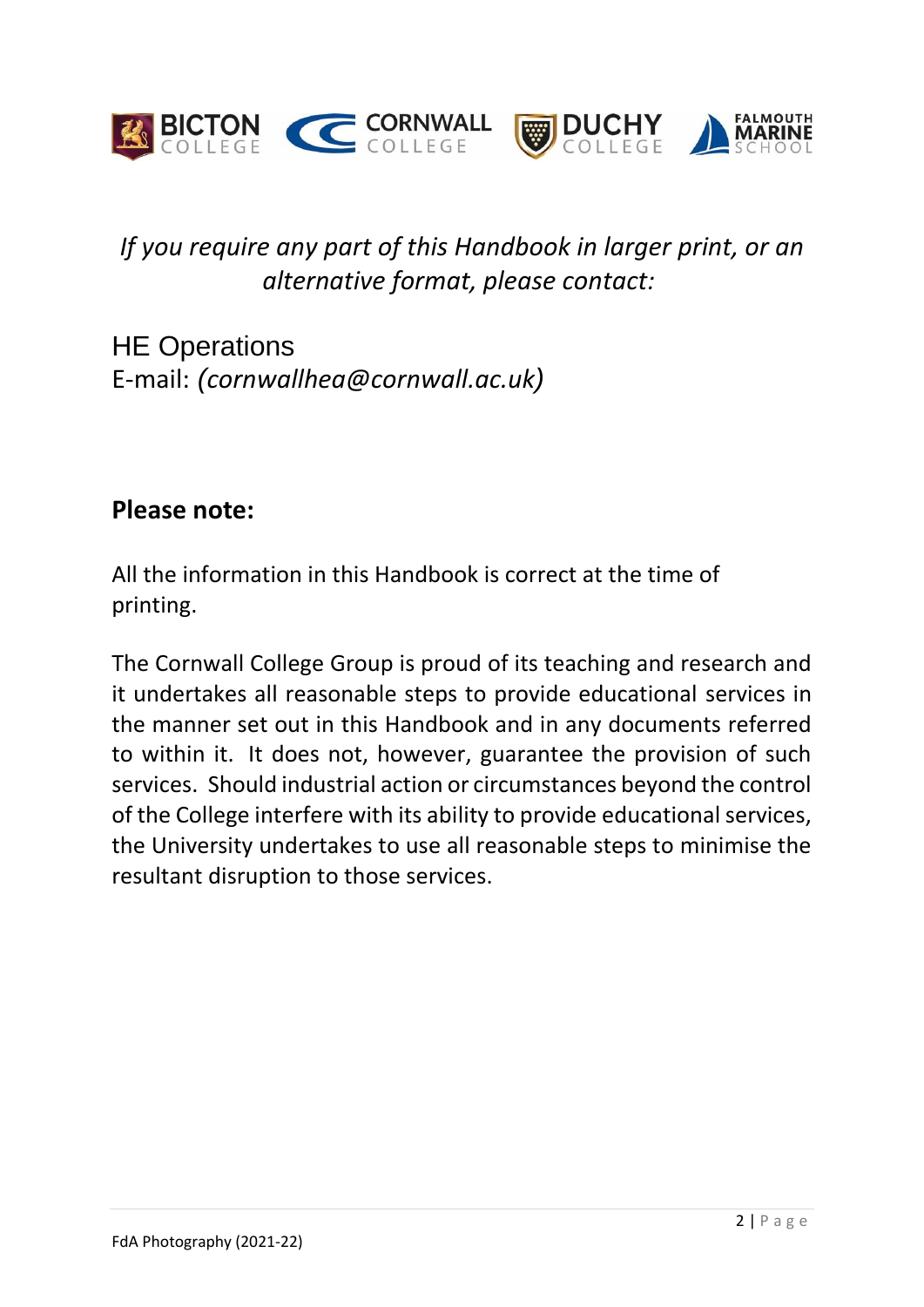# **PROGRAMME SPECIFICATION**

#### **Programme Title: FdA Photography**

**Delivering Site: Cornwall College, Camborne**

**Start Date: September 2021**

**First Award Date: July 2023 Full Time, July 2024 Part Time**

**Date of Approval: 20th March 2020**

**Date(s) of Revision(s) to this Document: 18th May 2020/ 1 st September 2020/ 14th May 2021/ 25th November 2021**

#### **Contents**

| 1.  |  |
|-----|--|
| 2.  |  |
| 3.  |  |
| 4.  |  |
| 5.  |  |
| 6.  |  |
| 7.  |  |
| 8.  |  |
| 9.  |  |
| 10. |  |
|     |  |
|     |  |
|     |  |
|     |  |
|     |  |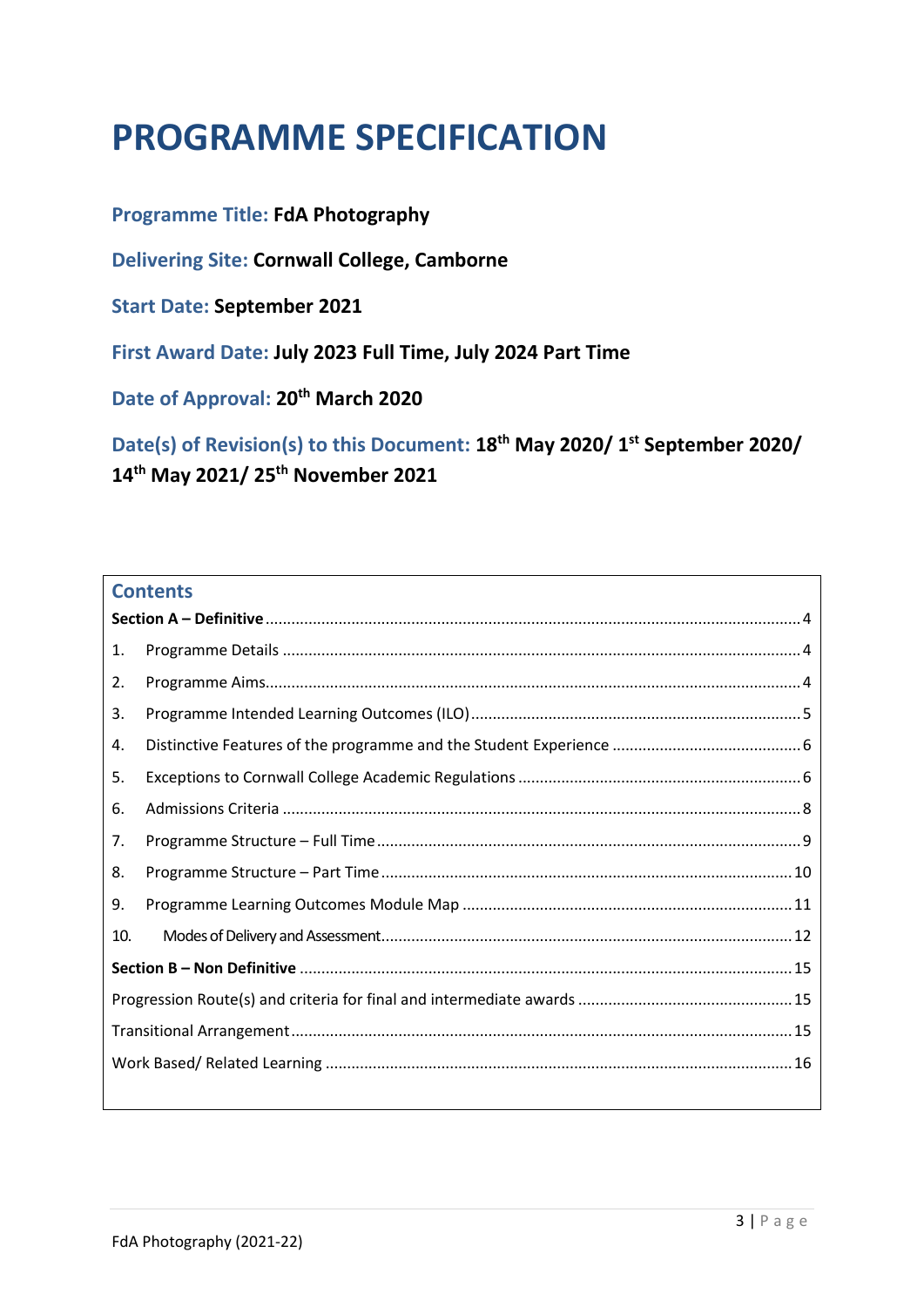# <span id="page-3-1"></span><span id="page-3-0"></span>**Section A – Definitive**

#### **1. Programme Details**

| <b>Awarding Body:</b>                      | <b>Cornwall College</b>                         |
|--------------------------------------------|-------------------------------------------------|
| <b>Delivery Site:</b>                      | Cornwall College, Camborne                      |
| <b>Professional/Statutory Body:</b>        | N/A                                             |
| <b>Language of Study:</b>                  | English                                         |
| <b>Name of Final Award:</b>                | FdA Photography                                 |
| <b>Award Title:</b>                        | FdA Photography                                 |
| <b>Intermediate Award:</b>                 | Certificate of Higher Education (CertHE)        |
| Mode of study and duration:                | Full Time Over 2 Years & Part Time Over 3 Years |
| <b>UCAS Code:</b>                          | <b>PHOT</b>                                     |
| <b>HECOS Code:</b>                         | 100063                                          |
| CAH <sub>2</sub> :                         | Creative Arts & Design                          |
| <b>Relevant QAA Subject Benchmark (s):</b> | <b>QAA Foundation Degree Characteristics</b>    |
|                                            | Statement (2015)                                |
|                                            | The programme has been aligned to the QAA       |
|                                            | Subject Benchmark of the following:             |
|                                            | Art & Design (2016);                            |
|                                            | Aligns to the Framework for Higher Education    |
|                                            | Qualifications (FHEQ)                           |
| <b>Date of Programme Approval:</b>         | 20 March 2020                                   |
| <b>Date of Programme Periodic Review:</b>  | <b>March 2025</b>                               |

#### <span id="page-3-2"></span>**2. Programme Aims**

#### This programme will deliver

- 1. Equip students with the ability to use critical enquiry, reasoning and ethical judgement, and develop an awareness of the technological, environmental, ethical and socio-economic factors affecting photography.
- 2. Develop appropriate and practical creative photographic skill sets, and a sound understanding of the principles of photography enhanced by links with and utilisation of professionals within the industry and learn how to apply those principles more widely.
- 3. Develop written and oral communication skills and promote the development of a professional approach to life-long learning through a student centred pedagogy.
- 4. Encourage creative, conceptual thinking and idea generation and enable self-development in terms of; resilience and flexibility, when faced with change and uncertainty; creative thinking and innovation, and the ability to self-evaluate and critically reflect upon personal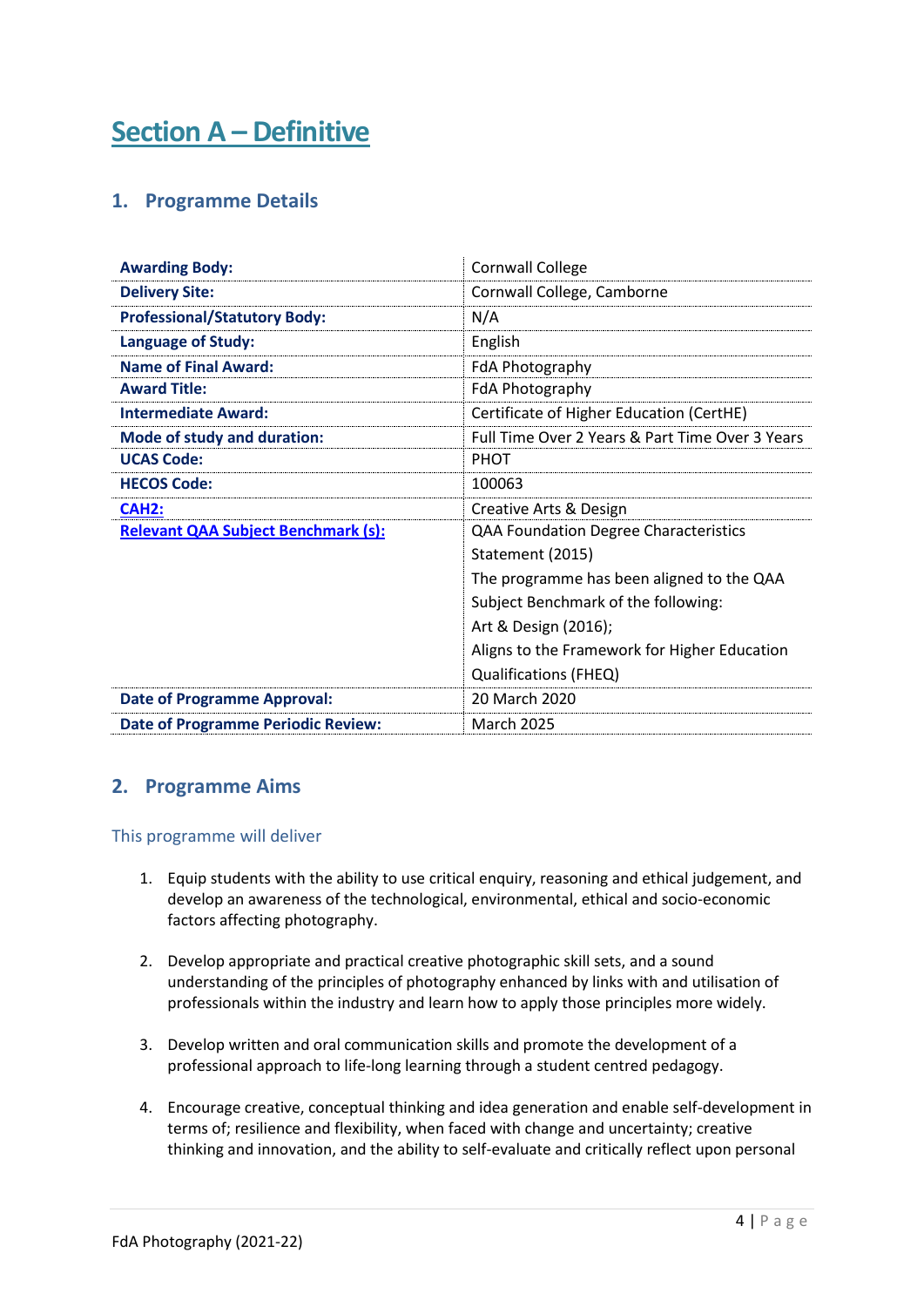performance.

5. Promote collaborative problem solving and develop integrative learning, and equip students with the practical and cognitive skills required to enable them to secure employment in situations requiring the exercise of personal responsibility and decision making within the photography sector.

#### <span id="page-4-0"></span>**3. Programme Intended Learning Outcomes (ILO)**

#### **By the end of this programme, the student will be able to:**

#### **3.1 Knowledge and Understanding**

On successful completion of the programme graduates will have developed:

- a) An effective application of a range of research methodologies, and an engagement with critical dialogue.
- b) An ability to critically reflect and analyse personal, peer and industry practice in relation to your own photographic portfolio and in the writing up of a contextual studies research project.
- c) An understanding of the validity of evidence and seek to understand the perspective of stakeholders.
- d) An ability to position your photographic practice by developing an understanding of the theoretical, cultural and professional debates around photography and the wider media cultures and creative industries.

#### **3.2 Cognitive and intellectual skills**

On successful completion of the programme graduates will have developed:

- a) An ability to exercise responsible scholarship by understanding oneself as an agent of action and change.
- b) Look beyond the obvious boundaries of a problem by thinking creatively and expansively.
- c) A creative and imaginative approach towards practice and research.

#### **3.3 Key and transferable skills**

On successful completion of the programme, graduates will have developed the ability to:

- a) Effectively communicate using visual, written and oral presentation.
- b) Determine how to locate relevant information; sort, analyse and utilise that information.
- c) Apply advanced skills in time management, communication, presentation, reflection and contribution to and participation in-group and teamwork where appropriate.

#### **3.4 Employment related skills**

On successful completion of the programme graduates will have developed:

a) An ability to work in teams and appreciate the importance of peer contribution.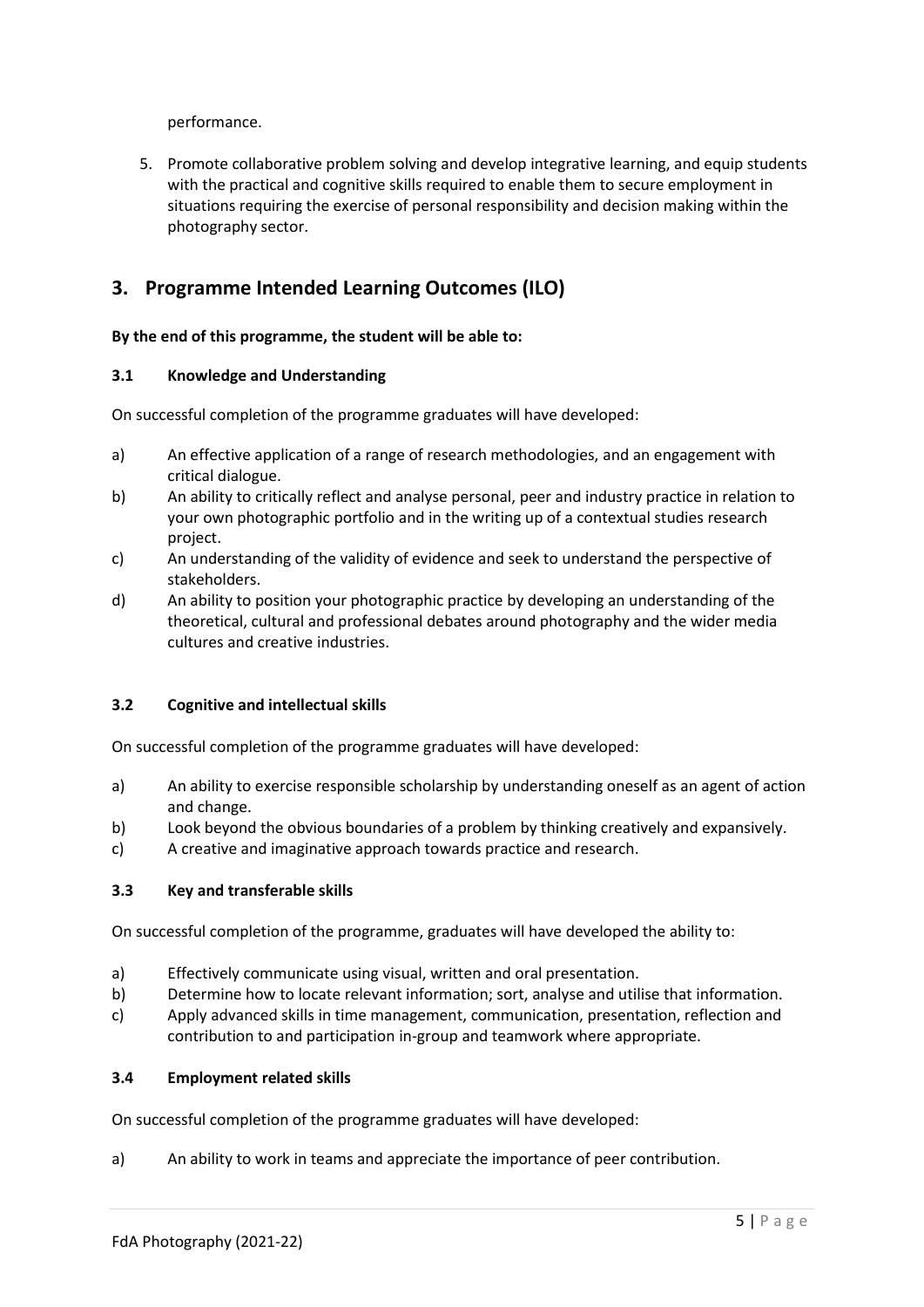- b) A range of personal and transferable skills and an ability to work (and study) co-operatively with others.
- c) An ability to work as professionals for employment and self-employment within the photographic, communications and media industries or related fields, regionally, nationally and internationally.

#### **3.5 Practical Skills**

On successful completion of the programme graduates will have developed:

- a) The ability to be an effective, practical and appropriately skilled member of the creative industries.
- b) An effective and professional use and application of a range of photographic and electronic imaging techniques and processes in a portfolio of work.
- c) The capacity to select from a range of different technical sources; textual, photographic, graphical, to carry out systematic and ethical research.

#### <span id="page-5-0"></span>**4. Distinctive Features of the programme and the Student Experience**

<span id="page-5-1"></span>Our exciting and vibrant new **FdA Photography** programme, is built upon the years of existing good practice to be found in the HE Arts and Media Department at Cornwall College - Camborne. This FdA Photography programme has been designed to equip you with both the creative practical skills and theoretical knowledge base required to work in your chosen specialism or other graduate opportunities. It is also a platform, from which you can undertake additional vocational and academic qualifications.

- Photography is a popular, challenging, and competitive subject. As such, our new programme has been designed to ensure our graduates are tenacious, flexible and excited by the new opportunities that are available in photography and are fully aware of the niches that can be carved within the creative industries. Interdisciplinary working mirrors developments within the creative industries. The flexibility within the curriculum enables students to develop a highly individualised professional identity.
- There will be an expert staff team including practicing photographers. The students will have access to extensive industry standard facilities including a photography studio, dark room facilities and a computer suite loaded with Photoshop, In-Design & Illustrator.
- The course has been designed with advice from local, regional and national employers and practitioners in the field of photography. The subsequent development of the course, has been guided by two key drivers: **Changing ways of working:** flexible working, portfolio careers and the increased use of freelancers. **Industry sector skills gaps:** presentation, networking skills, negotiating skills needed for client and contract management and developing business networks and partnerships, selling skills/marketing and PR which are a particular challenge for micro businesses and practitioners
- Smaller teaching groups are a positive element of the programme, ensuring all students receive the expert attention that they need to become successful photographers. However the programme cohorts will be large enough for students to collaborate with fellow students and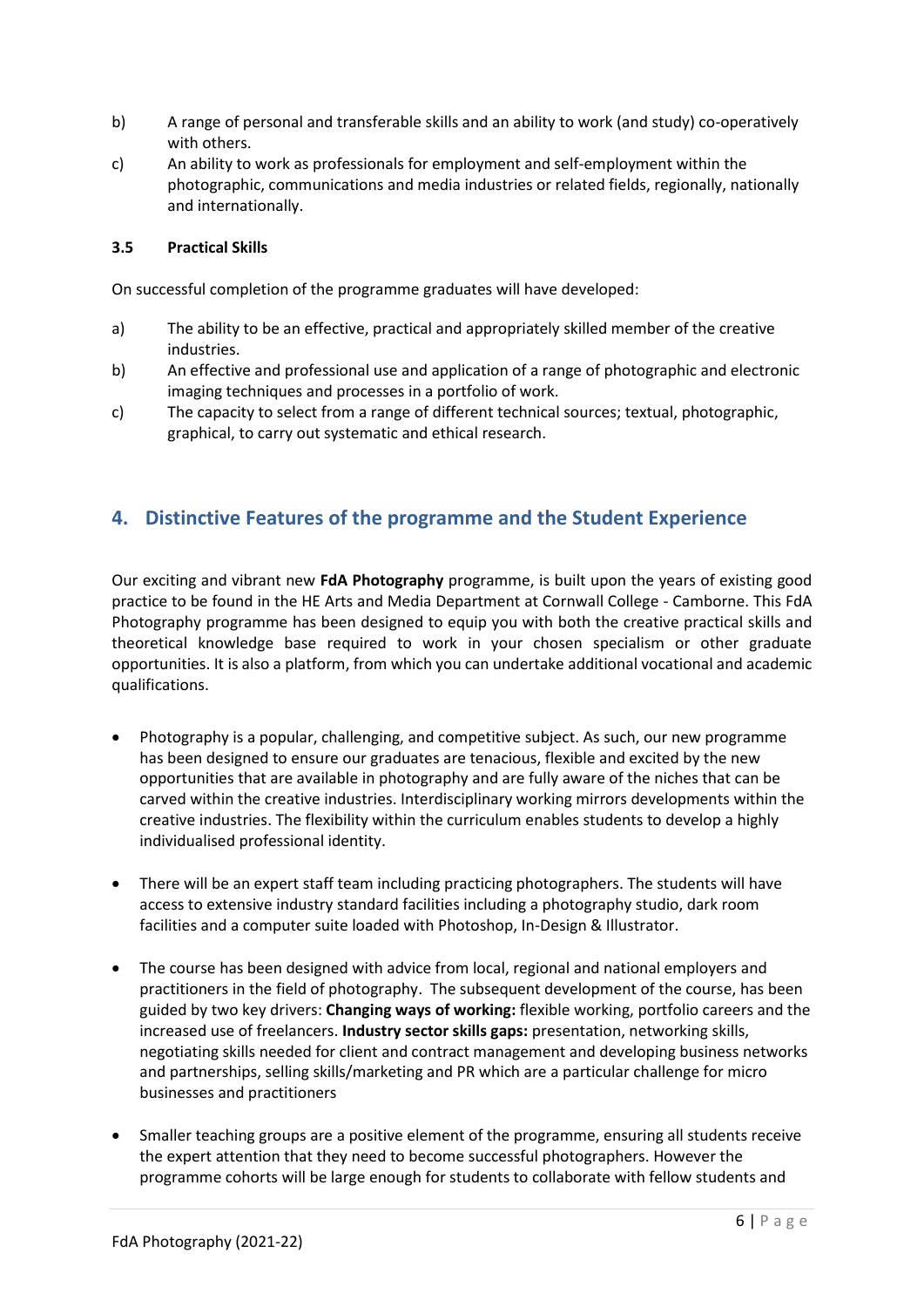undertake group projects and develop Communities of Practice that encourage networking skills. Students are encouraged to recognise themselves as agents for change and action.

- Innovative teaching methods utilize the surrounding landscape of Cornwall as the basis for location based learning: this may include a student photographic residency in a local mining museum, a photography exhibition inspired by a National Trust property, or a visual response to the spectacular coastline of Cornwall, and those who live on and make a living from the sea. Location photography shoots in Cornwall, in both countryside and coastal regions will form part of the programme.
- Opportunities will exist to support students with interests from photojournalism, to contemporary fashion, to develop specialisms in the use of either digital or conventional photographic technology. Photography specific visits and trips will take part throughout the programme as part of the curriculum. The use of Communities of Practice and the Sustainable Practice and Creative Enterprise (SPaCE) initiative will ensure that students are engaging with peers and external agencies throughout the course and importantly this will take place at points, which are appropriate for you and your photographic practice. The teaching and learning schedule and assessment plan enables students to be proactive in their learning and stresses presentation and negotiation skills.
- The course promises a dynamic HE student experience The new FdA Photography students will be located within the existing **BA (Hons) Art & Design Practice** studio spaces, sharing a range of facilities including an HE Common Room. Creating these Communities of Practice will encourage the students to develop vital networking skills.

#### **5. Exceptions to Cornwall College Academic Regulations**

None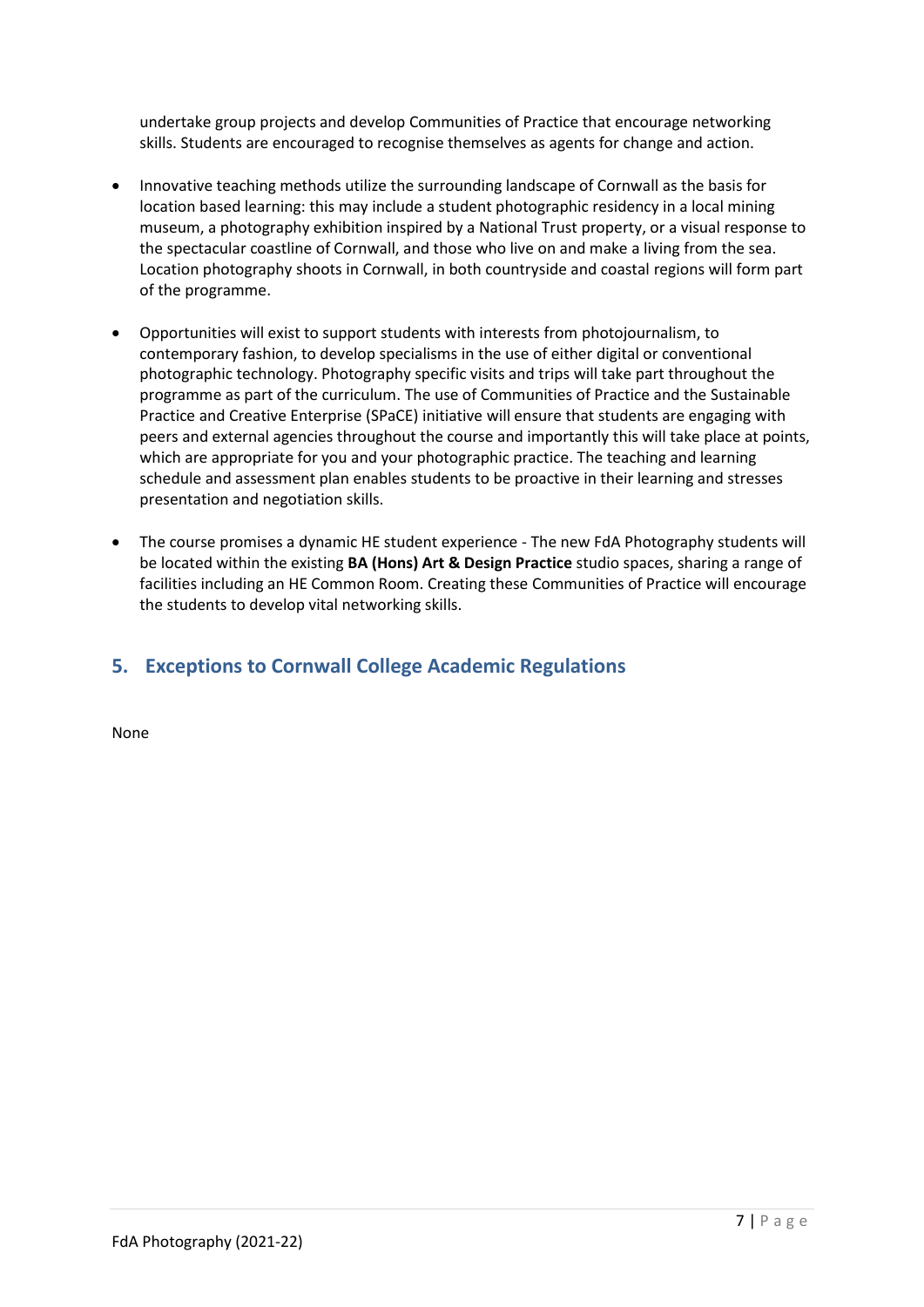# <span id="page-7-0"></span>**6. [Admissions Criteria](https://www.qaa.ac.uk/en/quality-code/advice-and-guidance/admissions-recruitment-and-widening-access)**

| <b>Entry Criteria (Qualifications)</b>                                                           | <b>Details</b>                                                                                                                                                        |
|--------------------------------------------------------------------------------------------------|-----------------------------------------------------------------------------------------------------------------------------------------------------------------------|
| <b>Functional Skills</b>                                                                         | L2 Literacy and L2 Numeracy                                                                                                                                           |
| GCSE (or equivalent)                                                                             | Minimum of Grade C/grade 4 in Maths, English<br>Language and Science (if science-based programme)                                                                     |
| AS/A Levels                                                                                      | HNC/HND/Fd - 48 UCAS tariff points to include at least                                                                                                                |
|                                                                                                  | 32 points from A2 level in appropriate subjects                                                                                                                       |
| BTEC National Diploma/Extended Diploma                                                           | HNC/HND/Fd - 48 UCAS tariff points - PPP grades in<br>an appropriate subject                                                                                          |
| <b>BTEC L3 Diploma</b>                                                                           | HNC/HND/Fd - 48 UCAS tariff points -                                                                                                                                  |
| BTEC 90 Credit Diploma/Subsidiary Diploma                                                        | HNC/HND/Fd - 48 UCAS tariff points - in an<br>appropriate subject and considered only with<br>combination of other relevant level 3 qualifications                    |
| City & Guilds (land based) L3 Diploma                                                            | *L3 Diploma - HNC/HND/Fd - 48 UCAS tariff points -<br>M grades in an appropriate subject<br>*Usually accepted in combination with other relevant<br>L3 qualifications |
| City & Guilds (land based) Extended Diploma                                                      | HNC/HND/Fd - 48 UCAS tariff points - P grades in an<br>appropriate subject                                                                                            |
| City & Guilds (land based) Advanced Technical<br><b>Extended Diploma</b>                         | HNC/HND/Fd - 48 UCAS tariff points - PPP grades in<br>an appropriate subject                                                                                          |
| City & Guilds (land based) Subsidiary Diploma                                                    | HNC/HND/Fd - 48 UCAS tariff points - D grades in an<br>appropriate subject                                                                                            |
| City & Guilds (land based) 90 Credit Diploma                                                     | HNC/HND/Fd - 48 UCAS tariff points - M grades in an<br>appropriate subject                                                                                            |
| Access to HE Diploma                                                                             | Successful completion of Access to HE Diploma with at<br>least 45 credits at level 3 in an appropriate subject                                                        |
| International Baccalaureate                                                                      | 24 points                                                                                                                                                             |
| Irish/Scottish Highers                                                                           | HNC/HND/Fd - 48 UCAS tariff points to include at least<br>32 points from Scottish Advanced Highers/Irish<br>Highers                                                   |
| Other Level 3 qualifications                                                                     | Will be taken into consideration and dependent upon<br>subject area and number of units studied                                                                       |
| Mature Applicants (over 21)                                                                      | Mature applicants with relevant experience but<br>without the stated entry qualifications will be<br>considered individually at interview                             |
| Accreditation of Prior Learning                                                                  |                                                                                                                                                                       |
| Independent Safeguarding Agency (ISA)/Disclosure and<br>Barring Service (DBS) clearance required |                                                                                                                                                                       |
| Capability statement                                                                             |                                                                                                                                                                       |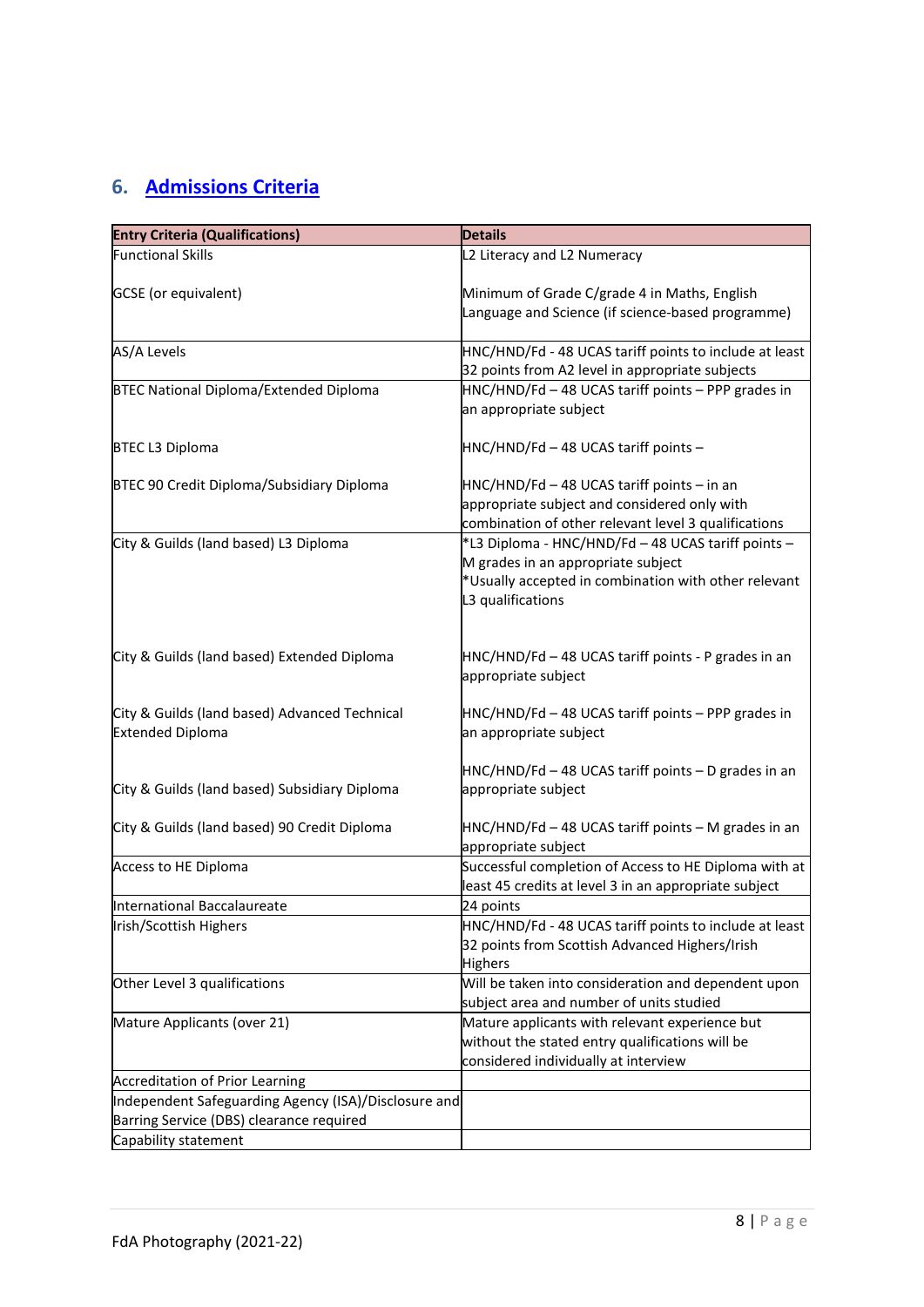# **7. Programme Structure – Full Time**

| College:              | <b>Cornwall College, Camborne</b> | <b>Programme Title:</b>                                           | <b>FdA Photography</b>                           |
|-----------------------|-----------------------------------|-------------------------------------------------------------------|--------------------------------------------------|
| <b>Academic Year:</b> | 2021-2022                         | <b>Mode</b><br>of<br><b>Attendance</b><br><b>Course Duration:</b> | <b>Full Time Over 2 Years</b>                    |
|                       |                                   | <b>Total Credits:</b>                                             | 120 Credits at Level 4<br>120 Credits at Level 5 |

<span id="page-8-0"></span>

| <b>FHEQ Level 4: Full Time</b>                                                              |                              |                                              |                                                   |  |  |  |  |  |  |
|---------------------------------------------------------------------------------------------|------------------------------|----------------------------------------------|---------------------------------------------------|--|--|--|--|--|--|
| <b>ALLYR/SP/AU</b>                                                                          | <b>Core or Option Module</b> | <b>Credits</b>                               | <b>Module Title</b>                               |  |  |  |  |  |  |
| Autumn                                                                                      | Core                         | 20                                           | TCCG111 Photographic Visual Language and Research |  |  |  |  |  |  |
| Autumn                                                                                      | Core                         | 20                                           | TCCG112 Photographic Materials and Processes 1    |  |  |  |  |  |  |
| Summer                                                                                      | Core                         | 20                                           | TCCG113 Photographic Materials and Processes 2    |  |  |  |  |  |  |
| Autumn/Spring                                                                               | Core                         | 20                                           | TCCG114 Ideas at Work (Co-taught)                 |  |  |  |  |  |  |
| Spring                                                                                      | Core                         | TCCG115 Extramural Project (Co-taught)<br>20 |                                                   |  |  |  |  |  |  |
| TCCG116 Personal and Employability Skills Development<br>20<br>All<br>Core                  |                              |                                              |                                                   |  |  |  |  |  |  |
| <b>FHEQ level 5: Full Time</b>                                                              |                              |                                              |                                                   |  |  |  |  |  |  |
| <b>ALLYR/SP/AU</b><br><b>Core or Option Module</b><br><b>Module Title</b><br><b>Credits</b> |                              |                                              |                                                   |  |  |  |  |  |  |
| Autumn                                                                                      | Core                         | 20                                           | <b>TCCG213 Photographic Evaluation</b>            |  |  |  |  |  |  |
| Autumn/Spring                                                                               | Core                         | 20                                           | TCCG214 Practice in Context (Co-taught)           |  |  |  |  |  |  |
| All                                                                                         | Core                         | 30                                           | <b>TCCG215 Photographic Consolidation</b>         |  |  |  |  |  |  |
| Summer                                                                                      | Core                         | 20                                           | TCCG216 Professional Identity (Co-taught)         |  |  |  |  |  |  |
| Summer                                                                                      | Core                         | 30                                           | TCCG217 Final Negotiated Photographic Project     |  |  |  |  |  |  |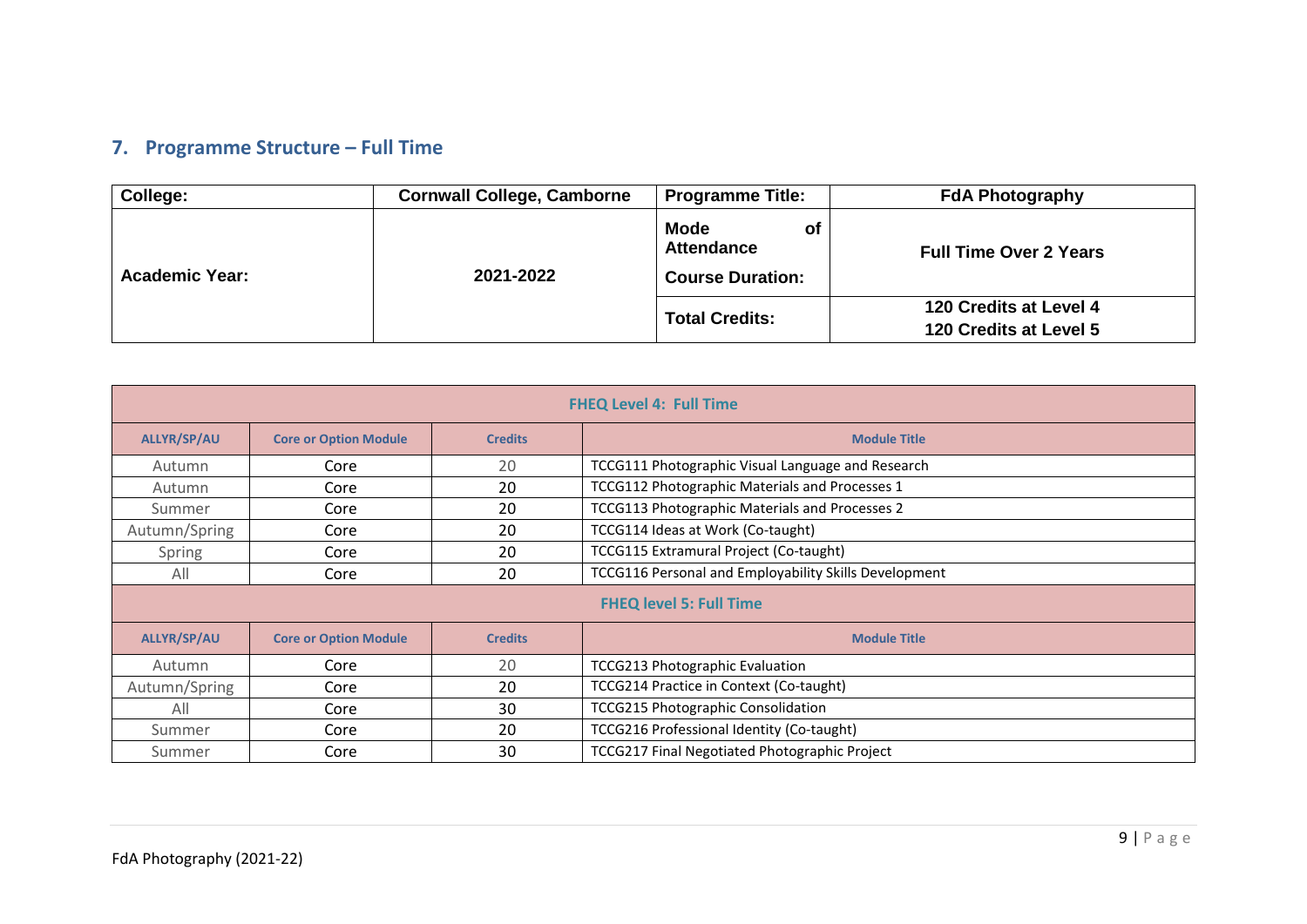# **8. Programme Structure – Part Time**

| College:              | <b>Cornwall College, Camborne</b> | <b>Programme Title:</b>                                           | <b>FdA Photography</b>                           |
|-----------------------|-----------------------------------|-------------------------------------------------------------------|--------------------------------------------------|
| <b>Academic Year:</b> | 2021-2022                         | <b>Mode</b><br>of<br><b>Attendance</b><br><b>Course Duration:</b> | <b>Part Time Over 3 Years</b>                    |
|                       |                                   | <b>Total Credits:</b>                                             | 120 Credits at Level 4<br>120 Credits at Level 5 |

<span id="page-9-0"></span>

| <b>FHEQ Level 4: Part Time</b>                                       |                              |                                        |                                                                   |  |  |  |  |  |
|----------------------------------------------------------------------|------------------------------|----------------------------------------|-------------------------------------------------------------------|--|--|--|--|--|
| <b>ALLYR/SP/AU</b>                                                   | <b>Core or Option Module</b> | <b>Credits</b>                         | <b>Module Title</b>                                               |  |  |  |  |  |
| Autumn                                                               | Core                         | 20                                     | TCCG111 Photographic Visual Language and Research                 |  |  |  |  |  |
| Spring                                                               | Core                         | 20                                     | <b>TCCG115 Extramural Project</b>                                 |  |  |  |  |  |
| Autumn/Spring                                                        | Core                         | 20                                     | TCCG114 Ideas at Work (Co-taught)                                 |  |  |  |  |  |
| All                                                                  | Core                         | 20                                     | TCCG116 Personal and Employability Skills Development (Co-taught) |  |  |  |  |  |
| <b>FHEQ Level 4 &amp; 5: Part Time</b>                               |                              |                                        |                                                                   |  |  |  |  |  |
| <b>ALLYR/SP/AU</b><br><b>Core or Option Module</b><br><b>Credits</b> |                              |                                        | <b>Module Title</b>                                               |  |  |  |  |  |
| Autumn                                                               | Core                         | 20                                     | TCCG112 Photographic Materials and Processes 1                    |  |  |  |  |  |
| Summer                                                               | Core                         | 20                                     | TCCG113 Photographic Materials and Processes 2                    |  |  |  |  |  |
| Autumn                                                               | Core                         | <b>TCCG213 Photographic Evaluation</b> |                                                                   |  |  |  |  |  |
| Autumn/Spring                                                        | Core                         | 20                                     | TCCG214 Practice in Context (Co-taught)                           |  |  |  |  |  |
| <b>FHEQ Level 5: Part Time</b>                                       |                              |                                        |                                                                   |  |  |  |  |  |
| <b>ALLYR/SP/AU</b>                                                   | <b>Core or Option Module</b> | <b>Credits</b>                         | <b>Module Title</b>                                               |  |  |  |  |  |
| All                                                                  | Core                         | 30                                     | <b>TCCG215 Photographic Consolidation</b>                         |  |  |  |  |  |
| Summer                                                               | Core                         | 20                                     | TCCG216 Professional Identity (Co-taught)                         |  |  |  |  |  |
| Summer                                                               | Core                         | 30                                     | TCCG217 Final Negotiated Photographic Project                     |  |  |  |  |  |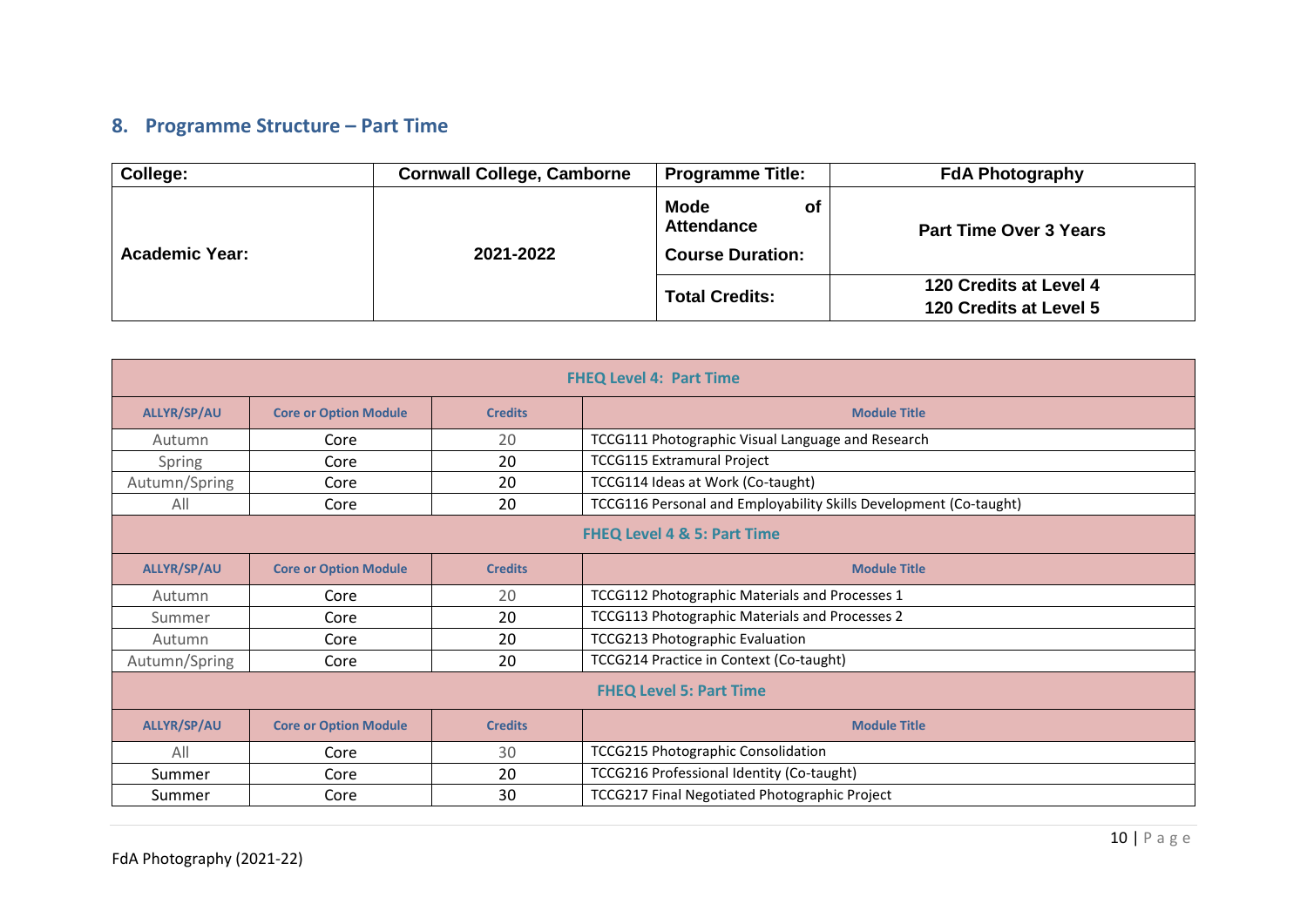# **9. [Programme Learning Outcomes Module Map](https://www.qaa.ac.uk/en/quality-code/advice-and-guidance/course-design-and-development)**

<span id="page-10-0"></span>

| <b>Module Codes</b><br>(include core<br>and optional) | <b>Programme Intended Learning Outcomes (refer to section 3)</b><br><b>Knowledge &amp;</b><br><b>Cognitive &amp;</b><br>Key &<br><b>Understanding 3.1</b><br><b>Intellectual</b><br>transferable<br><b>Skills 3.2</b><br>Skills 3.3 |              | 3.4          | <b>Employment</b><br>related skills |              |             | <b>Practical</b><br>Skills 3.5 |              | <b>Compensation</b><br>Y/N | <b>Assessment Element(s) and</b><br>weightings<br>[use UNISTATs definition]<br>E1-exam<br>$E2 -$ clinical exam<br>T1-test<br><b>C1- coursework</b><br>P1 - practical |              |              |              |              |              |              |           |         |
|-------------------------------------------------------|-------------------------------------------------------------------------------------------------------------------------------------------------------------------------------------------------------------------------------------|--------------|--------------|-------------------------------------|--------------|-------------|--------------------------------|--------------|----------------------------|----------------------------------------------------------------------------------------------------------------------------------------------------------------------|--------------|--------------|--------------|--------------|--------------|--------------|-----------|---------|
|                                                       | a                                                                                                                                                                                                                                   | $\mathbf b$  | $\mathbf C$  | <sub>d</sub>                        | $\mathsf{a}$ | $\mathbf b$ | $\mathbf{C}$                   | $\mathsf{a}$ | $\mathbf b$                | $\mathbf{C}$                                                                                                                                                         | a            | $\mathbf b$  | $\mathbf{C}$ | $\mathbf{a}$ | $\mathbf b$  | <b>C</b>     |           |         |
| Level 4                                               |                                                                                                                                                                                                                                     |              |              |                                     |              |             |                                |              |                            |                                                                                                                                                                      |              |              |              |              |              |              |           |         |
| <b>TCCG111</b>                                        | $\checkmark$                                                                                                                                                                                                                        |              |              | ✓                                   | ✓            | ✓           |                                | $\checkmark$ | ✓                          |                                                                                                                                                                      |              | ✓            |              | $\checkmark$ |              | ✓            | Υ         | C1 100% |
| <b>TCCG112</b>                                        | $\checkmark$                                                                                                                                                                                                                        |              |              |                                     |              | ✓           | ✓                              | ✓            | ✓                          |                                                                                                                                                                      |              | ✓            | $\checkmark$ | $\checkmark$ | $\checkmark$ | $\checkmark$ | v         | C1 100% |
| <b>TCCG113</b>                                        | ✓                                                                                                                                                                                                                                   | $\checkmark$ |              |                                     | ✓            | ✓           | $\checkmark$                   | ✓            | $\checkmark$               |                                                                                                                                                                      |              | ✓            |              | $\checkmark$ | ✓            | ✓            | v         | C1 100% |
| <b>TCCG114</b>                                        | $\checkmark$                                                                                                                                                                                                                        | $\checkmark$ | $\checkmark$ | ✓                                   | $\checkmark$ | ✓           |                                |              | $\checkmark$               |                                                                                                                                                                      | ✓            | $\checkmark$ |              |              |              |              | Y         | C1 100% |
| <b>TCCG115</b>                                        | $\checkmark$                                                                                                                                                                                                                        |              | ✓            |                                     |              | ✓           |                                | ✓            | ✓                          | $\checkmark$                                                                                                                                                         | ✓            | ✓            | $\checkmark$ | $\checkmark$ | $\checkmark$ | ✓            | $\vee$    | C1 100% |
| <b>TCCG116</b>                                        | ✓                                                                                                                                                                                                                                   | $\checkmark$ | ✓            |                                     |              |             |                                |              |                            |                                                                                                                                                                      | ✓            | ✓            | ✓            | $\checkmark$ |              | ✓            | N         | C1 100% |
| Level 5                                               |                                                                                                                                                                                                                                     |              |              |                                     |              |             |                                |              |                            |                                                                                                                                                                      |              |              |              |              |              |              |           |         |
| <b>TCCG213</b>                                        | $\checkmark$                                                                                                                                                                                                                        | $\checkmark$ | $\checkmark$ |                                     | $\checkmark$ |             | $\checkmark$                   | $\checkmark$ |                            | $\checkmark$                                                                                                                                                         | $\checkmark$ | ✓            | $\checkmark$ | $\checkmark$ | $\checkmark$ | $\checkmark$ | v         | C1 100% |
| <b>TCCG214</b>                                        | $\checkmark$                                                                                                                                                                                                                        | $\checkmark$ | $\checkmark$ |                                     | $\checkmark$ |             | $\checkmark$                   |              | ✓                          |                                                                                                                                                                      |              | ✓            |              | $\checkmark$ |              |              | Υ         | C1 100% |
| <b>TCCG215</b>                                        | $\checkmark$                                                                                                                                                                                                                        | $\checkmark$ | ✓            |                                     |              | ✓           |                                |              | $\checkmark$               |                                                                                                                                                                      |              | ✓            |              | $\checkmark$ | $\checkmark$ | $\checkmark$ | N         | C1 100% |
| <b>TCCG216</b>                                        | $\checkmark$                                                                                                                                                                                                                        |              |              | ✓                                   | ✓            | ✓           | $\checkmark$                   |              |                            | $\checkmark$                                                                                                                                                         | ✓            |              | $\checkmark$ | $\checkmark$ | ✓            |              | N         | C1 100% |
| <b>TCCG217</b>                                        | $\checkmark$                                                                                                                                                                                                                        |              | ✓            | ✓                                   | ✓            | ✓           |                                | ✓            | $\checkmark$               |                                                                                                                                                                      | ✓            |              | $\checkmark$ | $\checkmark$ | $\checkmark$ |              | ${\sf N}$ | C1 100% |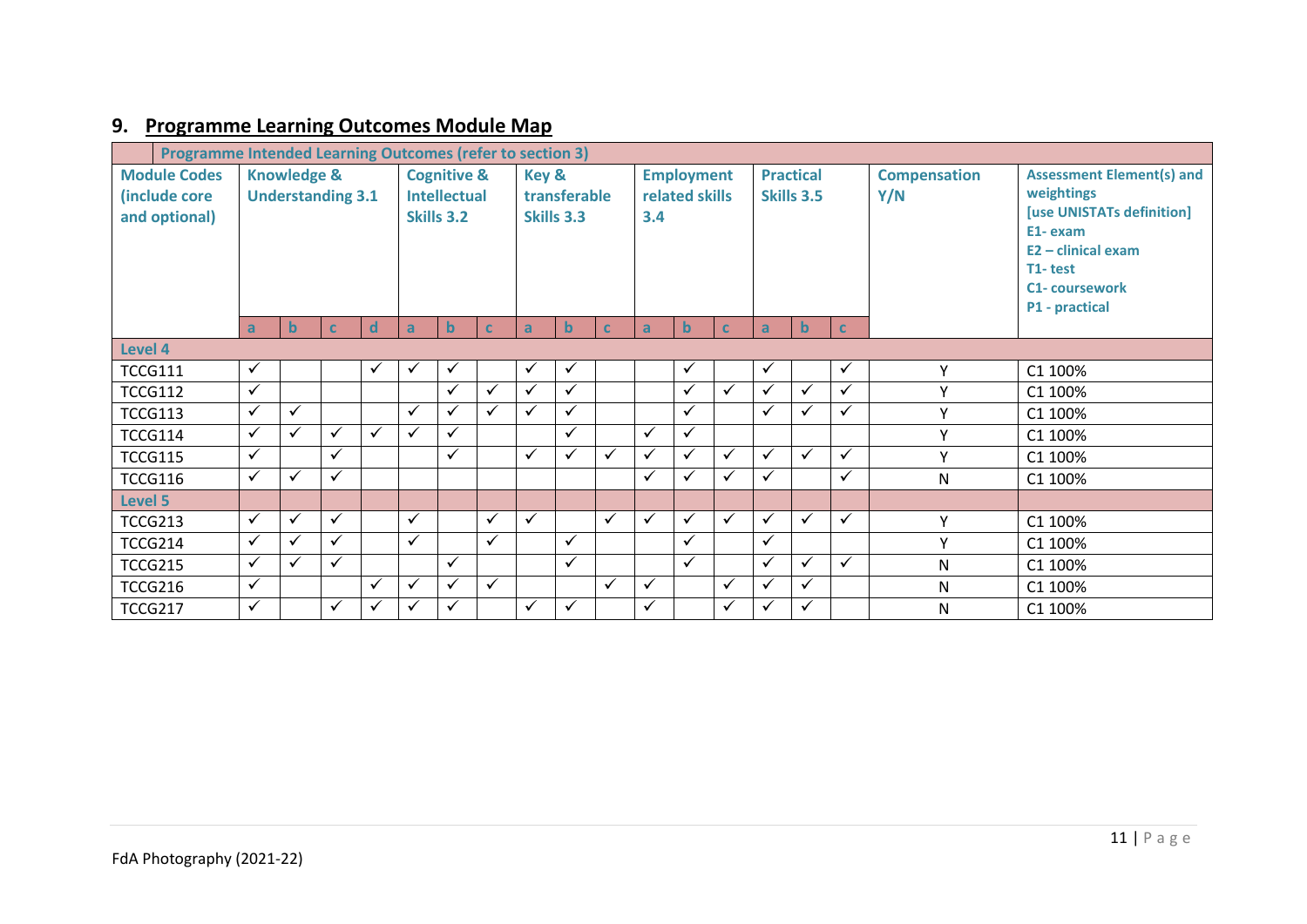#### <span id="page-11-0"></span>**10. Modes of Delivery and Assessment**

*The following subsections focus on the elements of the student experience that fall under the parameters of scheduled teaching, learning, assessment and feedback:*

#### **10.1.1 Mode of Delivery**

- Diverse teaching strategies activate a direct sense of interface between the course and the professional context.
- A range of teaching activities and approaches enable students to achieve the aims and learning outcomes of the course as inherent and interrelating elements within a rich educational experience.
- There is an active participation between a committed group of academic and technical staff and students.
- The range of strategies aims to encourage the development of the critical practitioner and the production of a mature body of work that is confidently aware of contexts and audiences.
- Lectures and seminars allow key issues to be introduced and provide specialist input. Seminars promote dialogue and debate, and promote a flexible forum in which the linking of theory and practice can be explored.
- Group and individual tutorials are an important point of ongoing contact between staff and students and provide a forum for peer debate. They also function as an intimate and supportive environment for providing critical feedback on your and other students' work.
- Practice-based workshops provide the means of developing practical skills, and allow your opportunities to learn and develop conceptual frameworks and practical skills. Guidance is also given in the use of technical equipment and techniques.
- Group working as part of a strategy that enables you to appreciate and develop professional practice, you will work together to share knowledge and develop understanding of co-operative practice and team work.
- Professional placements and live projects there will be opportunities for you to experience aspects of the career path you plan to pursue, and this will be supported by careers guidance and information.
- Self and peer evaluation trains you to reflect critically on your work and the learning experience, and to develop responsibility for your progress, as the curriculum moves from staff-directed to student- directed study.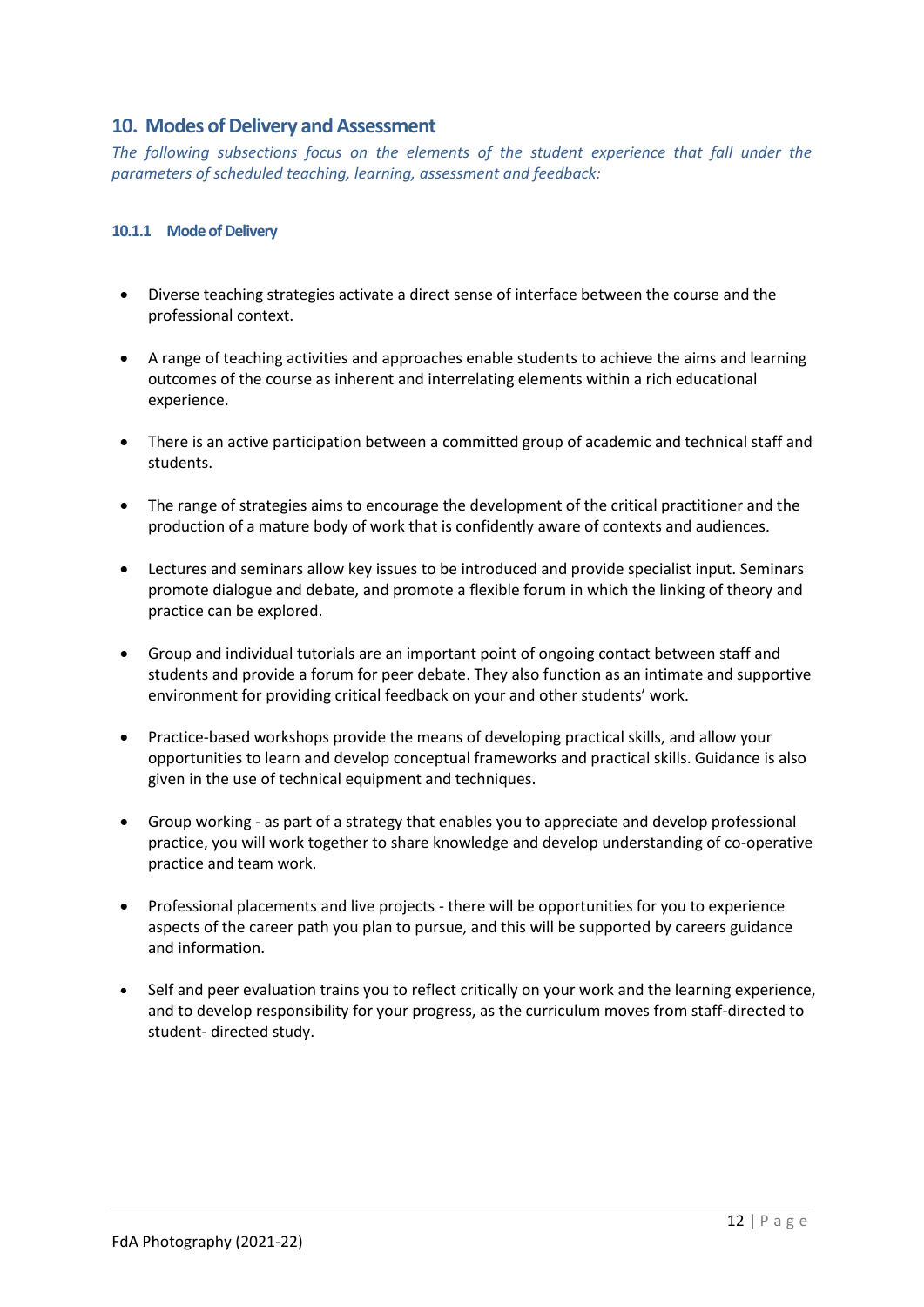#### **10.1.2 Mode of Assessment**

A range of assessment types will be employed within a programme, i.e. written exams, assignments, reports, dissertations, portfolios, project outputs (other than dissertations), oral assessments and presentations, practical skills assessment, set exercises, as also detailed within the [UK Quality Code](https://www.qaa.ac.uk/en/quality-code/advice-and-guidance/learning-and-teaching)  [for Higher Education Advice and Guidance Learning and Teaching](https://www.qaa.ac.uk/en/quality-code/advice-and-guidance/learning-and-teaching)

The following details how these are scheduled, timetabled, operationalised and resourced, paying particular attention to assessments that are comparatively more complicated to arrange and assess. An indicative assessment schedule will be available at the start of the academic year. Additionally, attention should be given to detailing how both appropriate moderation of marking and feedback to students are operationalised:

Assessment offers you the opportunity to engage in an active learning process that confirms your achievement, obtain feedback on your progress, so that you can identify strengths and weaknesses and obtain an evaluation of your performance. Assessment provides the course team with a means of offering students guidance in evaluating their own progress, a means of offering students advice and direction within their work, a means of monitoring and evaluating the course and a basis for conferring the final Foundation degree.

Throughout the practical elements of the course, you will continually engage with processes of peer and group critique to allow you to develop a reflective and evaluative appreciation of your own practice.

The modes of assessment used in this award include:

- Portfolios of work (exhibited in gallery spaces, in book form, online etc.)
- Participation in seminars
- Practical skills assessment; assessment of a student's practical skills or competence.
- Essays; extended written exercise.
- Project Presentation
- Project Documentation; Sketchbooks, written project proposals, written assignment feedback.
- Report; a description, summary or other account of an experience or activity.
- Group Work; where students are expected to work in a team situation to develop teamwork skills.

Often more than one mode of assessment will be used within a module to ensure that you can demonstrate that you have met all of the learning outcomes. The work produced for these assessments develops graduate outcomes required in employment, such as a high level of professional competency, time management, written and oral communication, portfolio production, In addition, team working. This is alongside self-motivation, independence, and creativity of thought.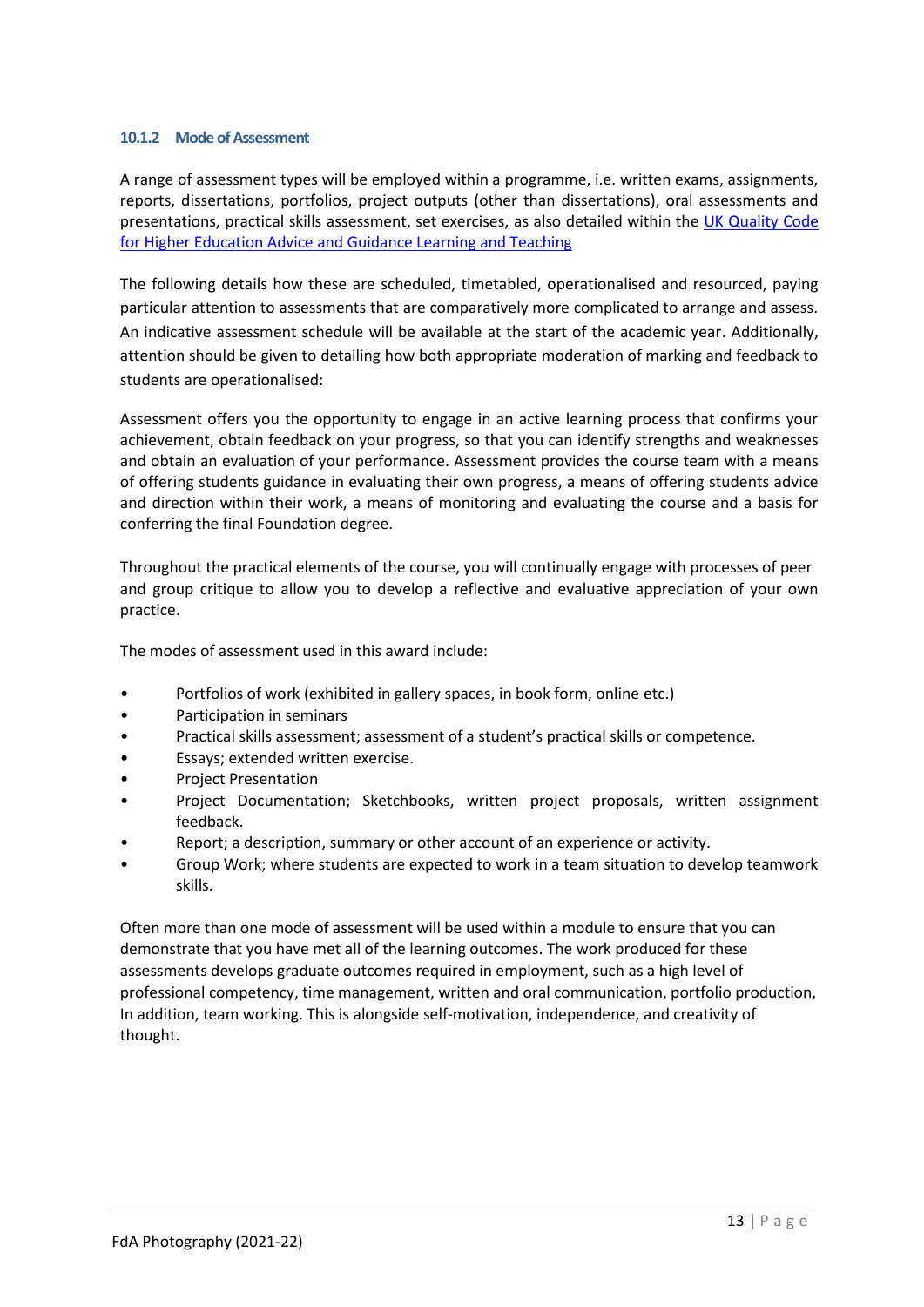#### **10.1.3 Alternative and Inclusive Assessment Strategies**

On all modules, students will be given the opportunity to discuss their assignment tasks, and understand the grading criteria and how marks are awarded and / or allocated. Formative submission dates are included in the assignment briefs to provide the students the opportunities to feed-forward.

Where specific learning outcomes are met within an assessment, the programme team will ensure that students will not be assessed again based on the same learning outcomes to avoid over assessments through the internal moderation process. Students will have the opportunity to discuss their assignment schedule.

A range of reasonable adjustments is made available for students where appropriate and they may include:

- Advance dates given for assessments.
- Draft work accepted for checking well ahead of the deadline.
- Audio or video presentations allowed for students who find direct presentation difficult (e.g. due to expressive language difficulties).
- Mind mapped presentations may be acceptable for some assessment components.
- Portfolios or presentations may be acceptable alternatives to essays.
- Short answer responses may be an acceptable alternative to essays in some contexts.
- The use of voice activated software allowed if needed.
- The use of text reading software, if needed.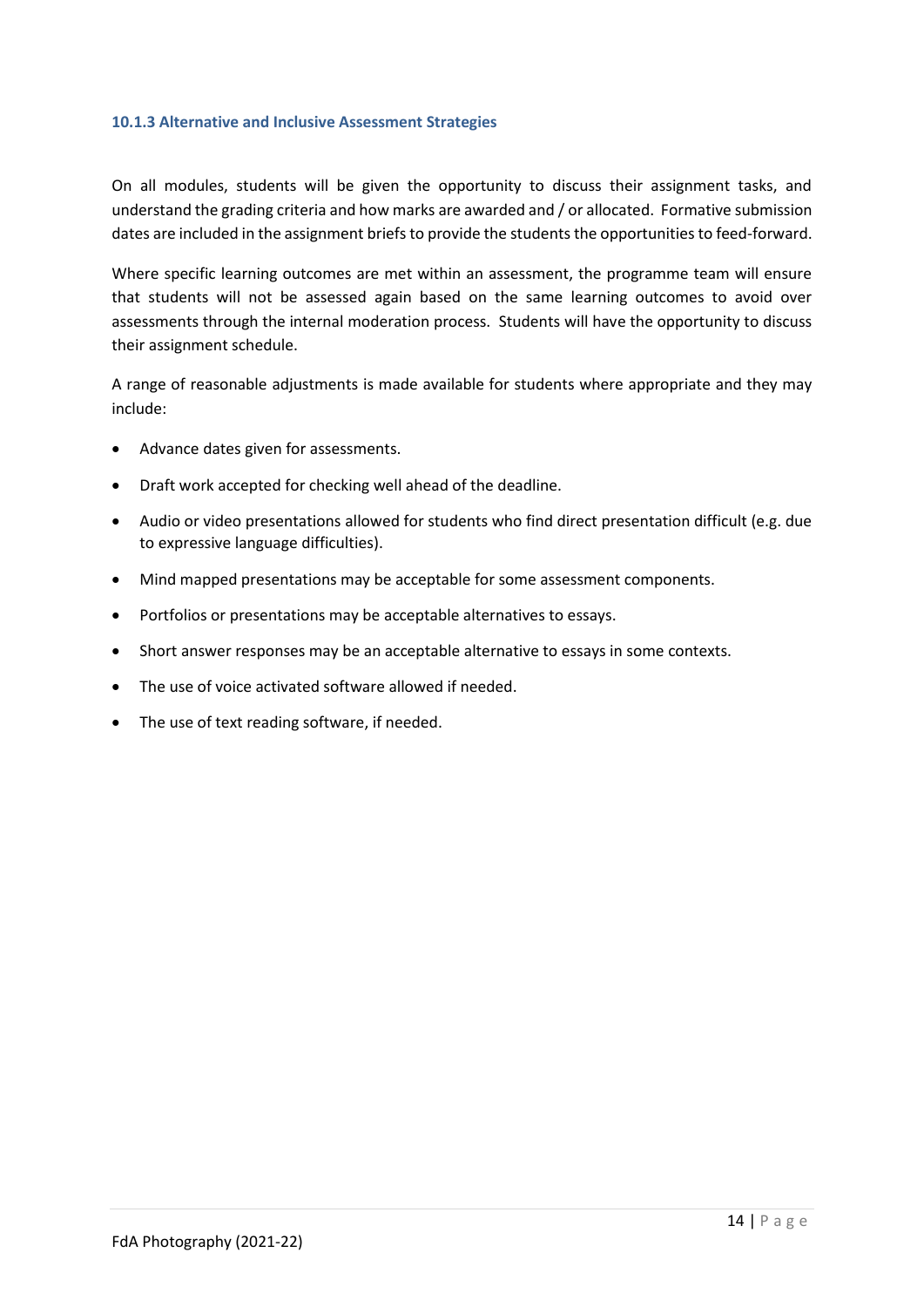# <span id="page-14-1"></span><span id="page-14-0"></span>Section B – Non Definitive

### **Progression Route(s) and criteria for final and intermediate awards**

Upon successful completion of the FdA Photography programme students may progress to the BA (Hons) Art & Design Practice (Level 6) programme at Cornwall College.

However, students may also be able to progress to other institutions subject to their admissions criteria.

#### <span id="page-14-2"></span>**Transitional Arrangement**

N/A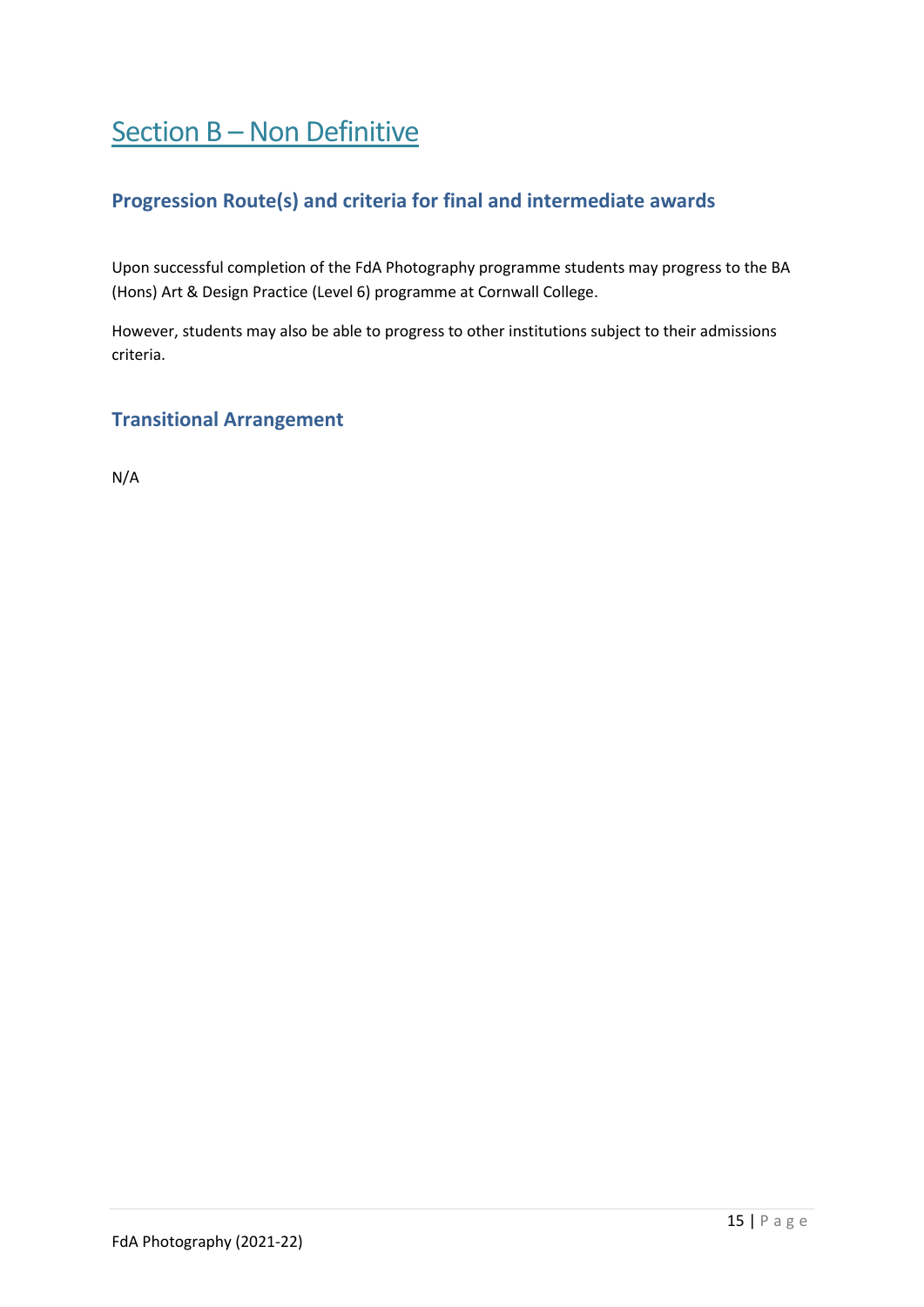# **Work Based/ Related Learning**

*WBL is an essential element of Foundation Degrees and therefore needs to be detailed here.* 

<span id="page-15-0"></span>

| FHEQ level: FdA Photography at HE 4 and 5 |                 |                             |                             |                               |  |  |  |  |  |
|-------------------------------------------|-----------------|-----------------------------|-----------------------------|-------------------------------|--|--|--|--|--|
| <b>WBL/WRL Activity:</b>                  | <b>Prog Aim</b> | <b>Prog Intended LO</b>     | <b>Range of Assessments</b> | <b>Related Core Module(s)</b> |  |  |  |  |  |
| <b>Gallery/ Site Visits</b>               | 1, 2, 5.        | 3.1abcd, 3.2abc, 3.3b, 3.5a | <b>Reflective Writing</b>   | <b>TCCG111</b>                |  |  |  |  |  |
| Tate St Ives.                             |                 |                             | Reports                     | <b>TCCG112</b>                |  |  |  |  |  |
| Penlee House Art Gallery.                 |                 |                             | Essays                      | <b>TCCG113</b>                |  |  |  |  |  |
| Newlyn & Exchange                         |                 |                             | Sketchbooks                 | <b>TCCG114</b>                |  |  |  |  |  |
| Galleries.                                |                 |                             |                             | <b>TCCG115</b>                |  |  |  |  |  |
| St Michaels Mount.                        |                 |                             |                             | <b>TCCG213</b>                |  |  |  |  |  |
| National Maritime Museum.                 |                 |                             |                             | <b>TCCG214</b>                |  |  |  |  |  |
|                                           |                 |                             |                             | <b>TCCG215</b>                |  |  |  |  |  |
| National Trust Properties.                |                 |                             |                             | <b>TCCG216</b>                |  |  |  |  |  |
| Truro Cathedral.                          |                 |                             |                             | <b>TCCG217</b>                |  |  |  |  |  |
| Royal Cornwall Museum.                    |                 |                             |                             |                               |  |  |  |  |  |
| KROWJI.                                   |                 |                             |                             |                               |  |  |  |  |  |
|                                           |                 |                             |                             |                               |  |  |  |  |  |
| <b>Guest Speakers</b>                     | 1, 2, 3.        | 3.1abcd, 3.4c, 3.5a.        | <b>Reflective Writing</b>   | <b>TCCG111</b>                |  |  |  |  |  |
| Invited specialists evaluating            |                 |                             | Reports                     | <b>TCCG112</b>                |  |  |  |  |  |
| and discussing their                      |                 |                             | Sketchbooks                 | <b>TCCG113</b>                |  |  |  |  |  |
| experience as a practising                |                 |                             |                             | <b>TCCG114</b>                |  |  |  |  |  |
| photographer/ art/ design                 |                 |                             |                             | <b>TCCG115</b>                |  |  |  |  |  |
| practitioner.                             |                 |                             |                             | <b>TCCG213</b>                |  |  |  |  |  |
|                                           |                 |                             |                             | <b>TCCG214</b>                |  |  |  |  |  |
|                                           |                 |                             |                             | <b>TCCG215</b>                |  |  |  |  |  |
|                                           |                 |                             |                             | <b>TCCG216</b>                |  |  |  |  |  |
|                                           |                 |                             |                             | <b>TCCG217</b>                |  |  |  |  |  |
| <b>Artist in Residence</b>                | 1, 2, 5.        | 3.1abcd, 3.4c, 3.5a.        | <b>Reflective Writing</b>   | <b>TCCG111</b>                |  |  |  |  |  |
| Programme.                                |                 |                             | Reports                     | <b>TCCG112</b>                |  |  |  |  |  |
| Practising photographers/                 |                 |                             | Sketchbooks                 | <b>TCCG113</b>                |  |  |  |  |  |
| artists/ designers apply to               |                 |                             | Presentations               | <b>TCCG114</b>                |  |  |  |  |  |
| spend a three to six month                |                 |                             |                             | <b>TCCG115</b>                |  |  |  |  |  |
|                                           |                 |                             |                             | <b>TCCG213</b>                |  |  |  |  |  |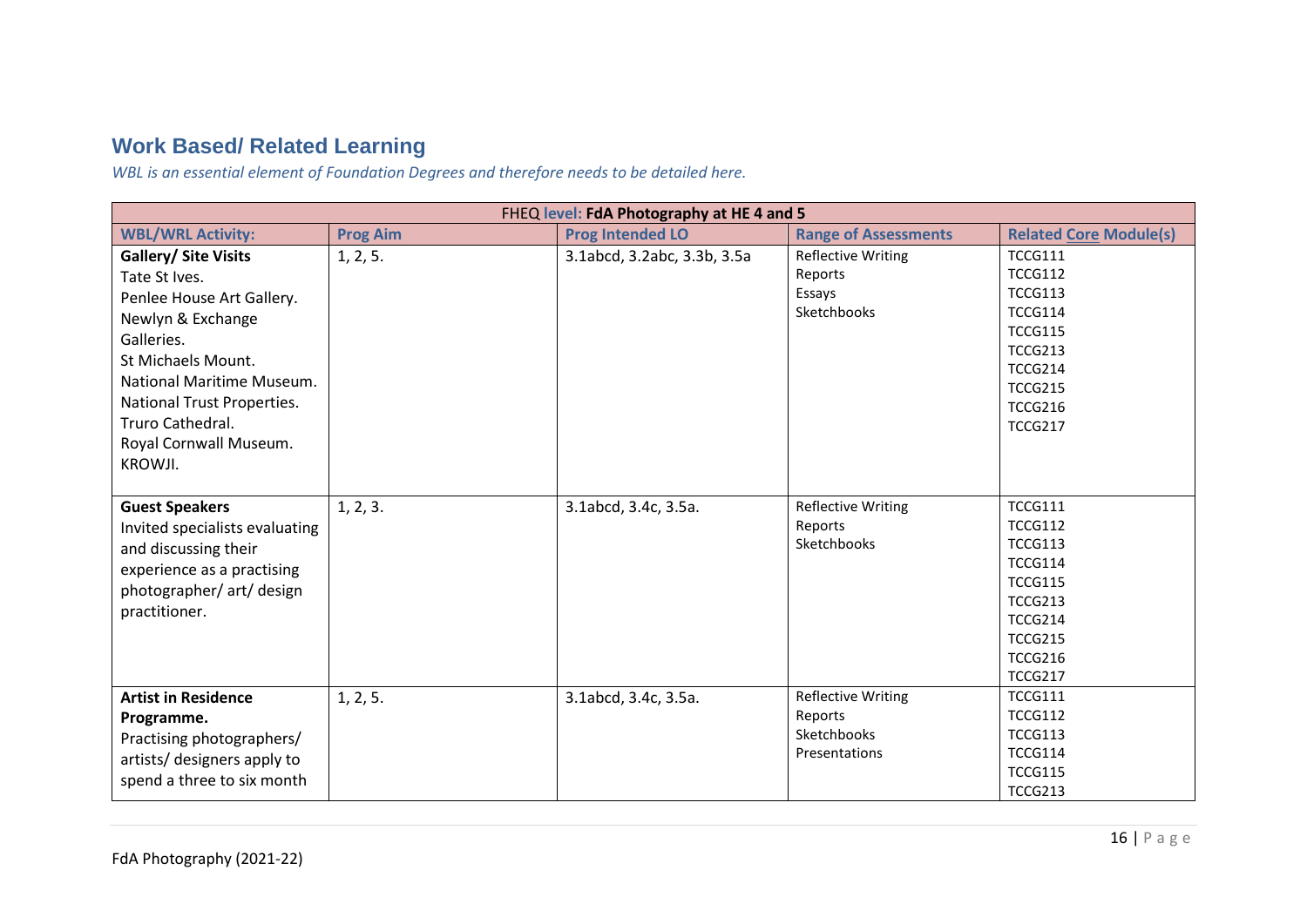| FHEQ level: FdA Photography at HE 4 and 5 |                 |                              |                             |                               |  |  |  |  |  |
|-------------------------------------------|-----------------|------------------------------|-----------------------------|-------------------------------|--|--|--|--|--|
| <b>WBL/WRL Activity:</b>                  | <b>Prog Aim</b> | <b>Prog Intended LO</b>      | <b>Range of Assessments</b> | <b>Related Core Module(s)</b> |  |  |  |  |  |
| residency, located within                 |                 |                              |                             | <b>TCCG214</b>                |  |  |  |  |  |
| the student cohort studio                 |                 |                              |                             | <b>TCCG215</b>                |  |  |  |  |  |
| spaces.                                   |                 |                              |                             | <b>TCCG216</b>                |  |  |  |  |  |
|                                           |                 |                              |                             | <b>TCCG217</b>                |  |  |  |  |  |
| <b>Presentations</b>                      | 1, 3, 4.        | 3.1abc, 3.2c, 3.3abc, 3.4ab. | Reports                     | <b>TCCG111</b>                |  |  |  |  |  |
| Students present to                       |                 |                              | Essays                      | <b>TCCG112</b>                |  |  |  |  |  |
| industry, peers and                       |                 |                              | Sketchbooks                 | <b>TCCG113</b>                |  |  |  |  |  |
| academic audience in a                    |                 |                              |                             | <b>TCCG114</b>                |  |  |  |  |  |
| classroom setting.                        |                 |                              |                             | <b>TCCG115</b>                |  |  |  |  |  |
|                                           |                 |                              |                             | <b>TCCG213</b>                |  |  |  |  |  |
|                                           |                 |                              |                             | <b>TCCG214</b>                |  |  |  |  |  |
|                                           |                 |                              |                             | <b>TCCG215</b>                |  |  |  |  |  |
|                                           |                 |                              |                             | <b>TCCG216</b>                |  |  |  |  |  |
|                                           |                 |                              |                             | <b>TCCG217</b>                |  |  |  |  |  |
| <b>Work Experience</b>                    | 1, 2, 5.        | 3.3a, 3.4a, 3.4bc, 3.5abc.   | <b>Reflective Writing</b>   | <b>TCCG111</b>                |  |  |  |  |  |
| Students are encouraged to                |                 |                              | Reports                     | <b>TCCG112</b>                |  |  |  |  |  |
| undertake relevant work                   |                 |                              | Sketchbooks                 | <b>TCCG113</b>                |  |  |  |  |  |
| experience, for instance, in a            |                 |                              |                             | <b>TCCG114</b>                |  |  |  |  |  |
| local photography or design               |                 |                              |                             | <b>TCCG115</b>                |  |  |  |  |  |
| studio.                                   |                 |                              |                             | <b>TCCG213</b>                |  |  |  |  |  |
|                                           |                 |                              |                             | <b>TCCG214</b>                |  |  |  |  |  |
|                                           |                 |                              |                             | <b>TCCG215</b>                |  |  |  |  |  |
|                                           |                 |                              |                             | <b>TCCG216</b>                |  |  |  |  |  |
|                                           |                 |                              |                             | <b>TCCG217</b>                |  |  |  |  |  |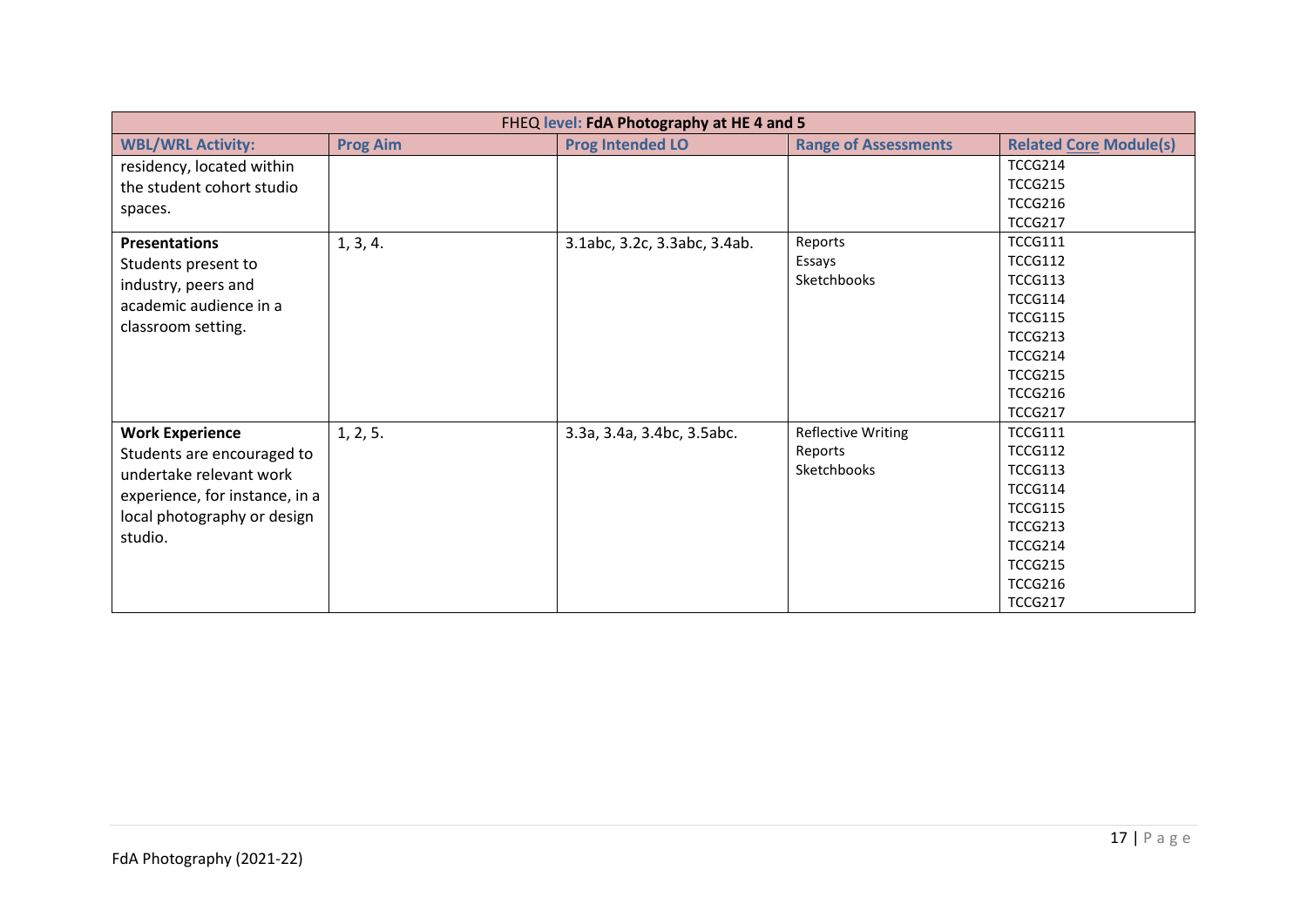#### *Helpful Links*

- *[UK Quality Code for Higher Education Advice and Guidance](https://www.qaa.ac.uk/en/quality-code/advice-and-guidance/admissions-recruitment-and-widening-access) – Admissions, Recruitment and Widening Access [\(29 November 2018\)](https://www.qaa.ac.uk/en/quality-code/advice-and-guidance/admissions-recruitment-and-widening-access)*
- *[UK Quality Code for Higher Education Advice and Guidance](https://www.qaa.ac.uk/en/quality-code/advice-and-guidance/course-design-and-development)  Course Design and [Development \(29 November 2018\)](https://www.qaa.ac.uk/en/quality-code/advice-and-guidance/course-design-and-development)*
- *[UK Quality Code for Higher Education Advice and Guidance](https://www.qaa.ac.uk/en/quality-code/advice-and-guidance/enabling-student-achievement) – Enabling Student Achievement [\(29 November 2018\)](https://www.qaa.ac.uk/en/quality-code/advice-and-guidance/enabling-student-achievement)*
- *[UK Quality Code for Higher Education Advice and Guidance](https://www.qaa.ac.uk/en/quality-code/advice-and-guidance/learning-and-teaching) – Learning and Teaching (29 [November 2018\)](https://www.qaa.ac.uk/en/quality-code/advice-and-guidance/learning-and-teaching)*
- *[UK Quality Code for Higher Education Part A: Setting and Maintaining Academic Standards -](https://www.qaa.ac.uk/docs/qaa/quality-code/qualifications-frameworks.pdfhttps:/www.qaa.ac.uk/docs/qaa/quality-code/qualifications-frameworks.pdf) [The Frameworks for Higher Education Qualification of UK Degree-Awarding Bodies \(October](https://www.qaa.ac.uk/docs/qaa/quality-code/qualifications-frameworks.pdfhttps:/www.qaa.ac.uk/docs/qaa/quality-code/qualifications-frameworks.pdf)  [2014\)](https://www.qaa.ac.uk/docs/qaa/quality-code/qualifications-frameworks.pdfhttps:/www.qaa.ac.uk/docs/qaa/quality-code/qualifications-frameworks.pdf)*
- *[UK Quality Code for Higher Education Advice and Guidance](https://www.qaa.ac.uk/en/quality-code/advice-and-guidance/assessment) – Assessment (29 November [2018\)](https://www.qaa.ac.uk/en/quality-code/advice-and-guidance/assessment)*
- *[UK Quality Code for Higher Education Advice and Guidance](https://www.qaa.ac.uk/en/quality-code/advice-and-guidance/work-based-learning)  Work-Based Learning*
- *[Subject Benchmark Statements](https://www.qaa.ac.uk/en/quality-code/subject-benchmark-statements)*
- *[Higher Education in Apprenticeships Characteristics Statement \(1 August 2019\)](https://www.qaa.ac.uk/quality-code/supporting-resources)*
- *[Foundation Degree Characteristics Statement \(10 September 2015\)](https://www.qaa.ac.uk/quality-code/supporting-resources)*
- *HESA – [HECoS \(the Higher Education Classification of Subjects\) / Common Aggregation](https://www.hesa.ac.uk/innovation/hecos)  [Hierarchy](https://www.hesa.ac.uk/innovation/hecos)*
- *[Advance HE Knowledge Hub](https://www.advance-he.ac.uk/knowledge-hub)*